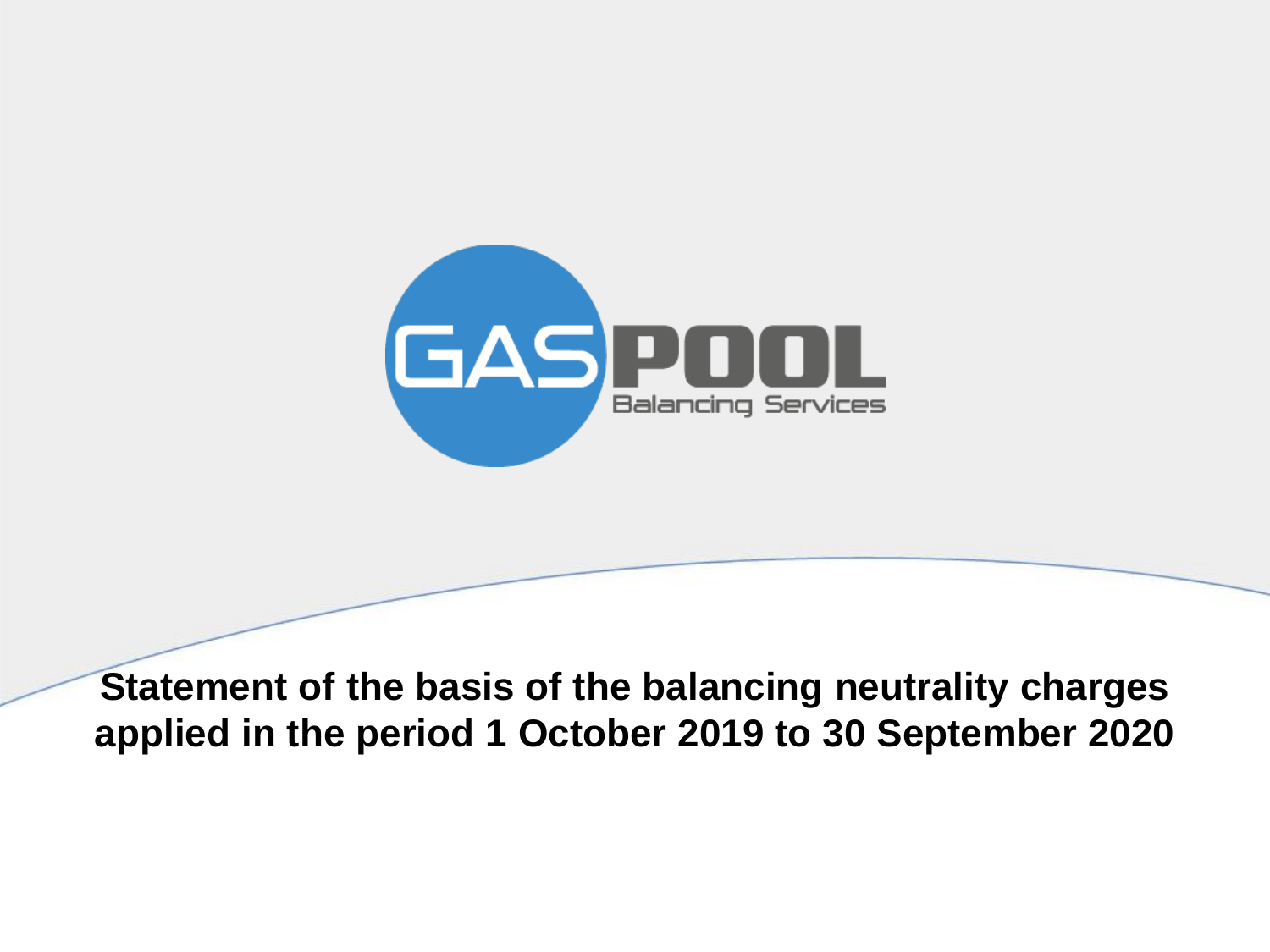

- Neutrality arrangements are such that GASPOOL neither gains nor loses:
	- Deficits are recovered through neutrality charges
	- Surplus amounts are distributed to balancing group managers (BGMs)
	- Funds only serve to finance the gas balancing regime, not to cover general operating expenses (office rent, salaries etc.)
- Neutrality accounting period  $= 12$  months.
- GASPOOL estimates costs and revenues for each neutrality accounting period including a financial buffer for liquidity requirements (liquidity buffer).
- Deficit/surplus is calculated separately for RLM and SLP neutrality accounts and, if appropriate, neutrality charges are determined on the basis of gas quantities attributable to each account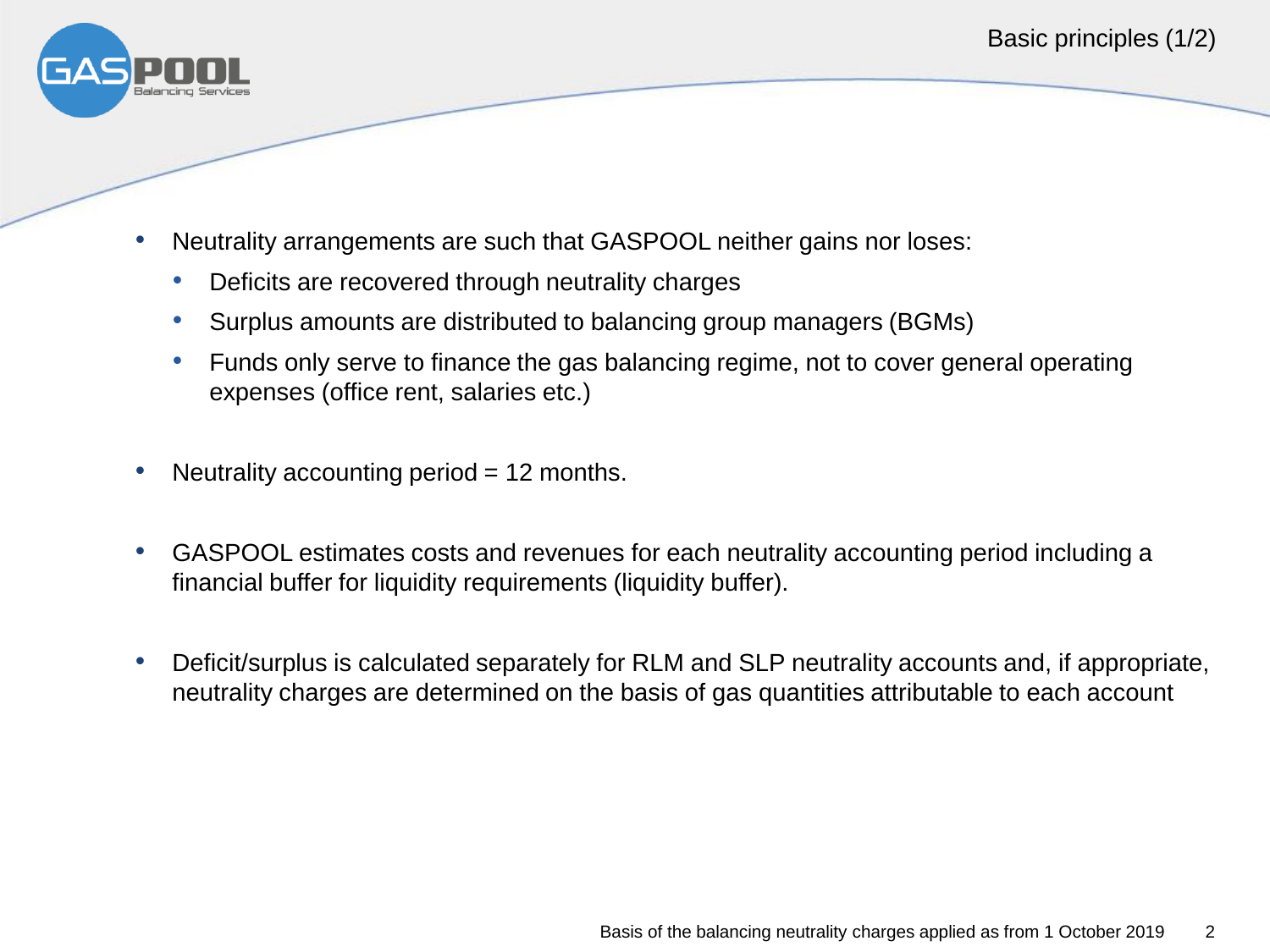

- GASPOOL uses its own analyses as well as simulation and projection tools for the projection
- This requires in particular:
	- Historical data of the relevant gas variables in addition to descriptive parameters
		- Data relating to historical periods is used in principle, if it seems appropriate for creating understanding during the projection process
		- Definition/exclusion of periods whose general conditions are significantly different from the current general conditions of the respective data (and which therefore seem inappropriate for the projection)
		- An increase in data relating to historical periods normally leads to a better understanding of possible expected values and potential for fluctuation (risks)
	- Projection data obtained externally, where useful
	- Other insights and trends relevant to the projection (e.g. to derive variables for which there is no historical data or that have already been agreed in a contract, etc.)
	- Modelling/mapping of key relationships between the respective variables in calculation/simulation models, as well as the commercial impact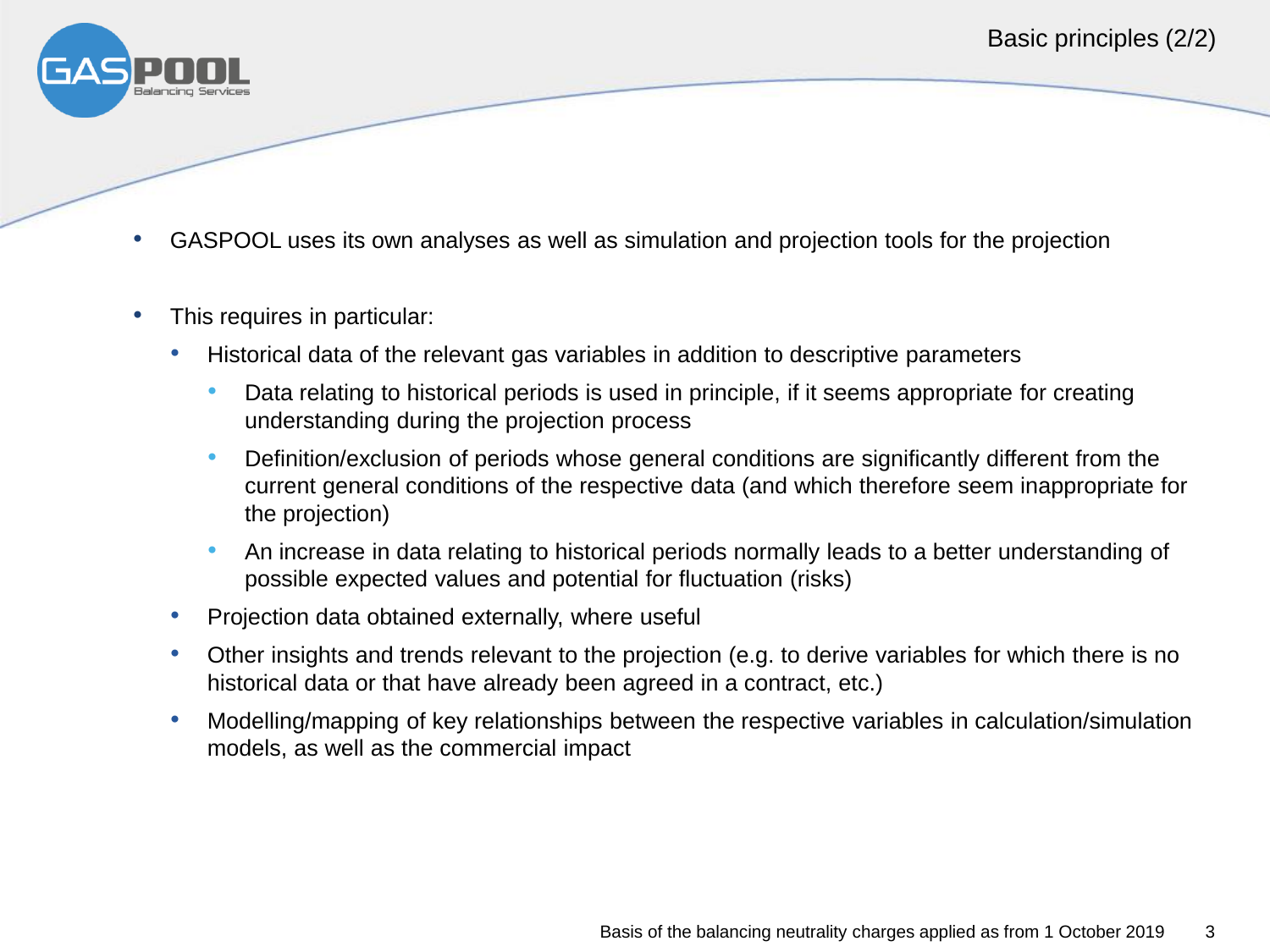

- The analyses and estimates are mostly focused on quantities and prices
	- Quantity estimate, primarily:
		- System balancing volumes are considered separately for each gas quality and merit order rank
		- Projection of energy imbalance quantities (positive and negative imbalances)
		- Projection of trends for network balancing accounts (positive and negative imbalances), reconciliation quantities
		- Estimate of gas quantities attributable to each account
	- Price estimate, primarily:
		- Basis: spot price forecasts for relevant trading hubs obtained from third parties
		- Historical price trends are factored in (separately for each merit order rank and gas quality)
		- Prices realised by GASPOOL in its trading activities are compared against relevant spot curves
		- $\triangleright$  Standard prices are derived for all key quantity parameters using stochastic methods
- Short-term fixed costs are taken into account (e.g. capacity charges for flexibility services)
- Two scenarios (base case and risk-adjusted scenario) are developed for RLM and SLP account, respectively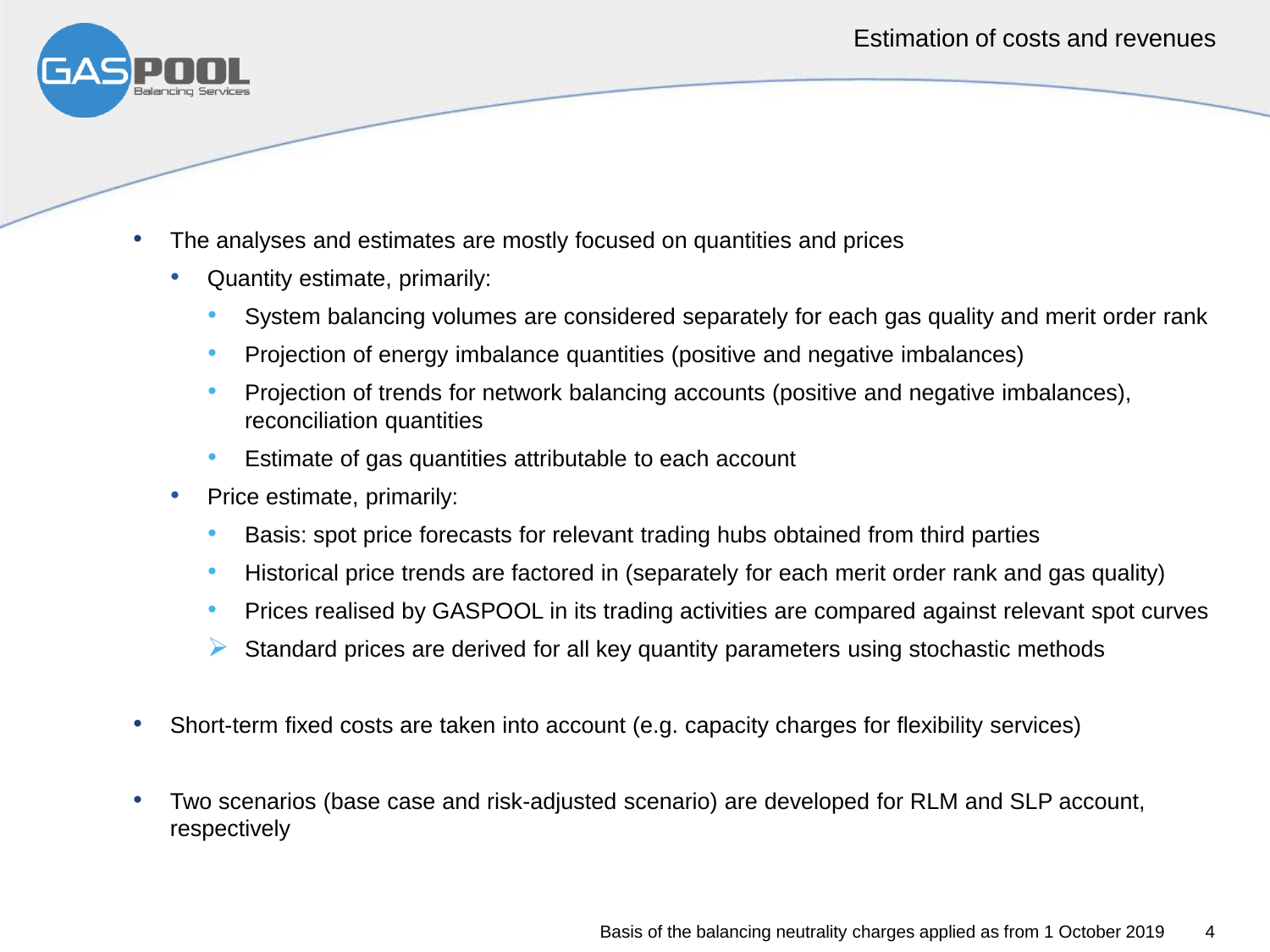Explanatory notes on liquidity buffer (1/2)



- Creation of liquidity reserves to cover the following aspects:
	- Cover for downside risks/estimation uncertainties on the basis of GASPOOL-internal risk assessment
		- Quantity risk
		- Price risk
		- Portfolio risk
		- Other risks (e.g. credit losses due to abusive conduct)
	- Cover for financing-related effects, e.g.
		- Tax effects (VAT)
		- Invoicing framework and terms of payment
			- Period of performance differs from invoicing and payment periods (e.g. balancing group invoices, quantity reconciliation)
			- Payment practices of customers
		- Peak/bridge financing
	- Stabilisation of balancing neutrality charges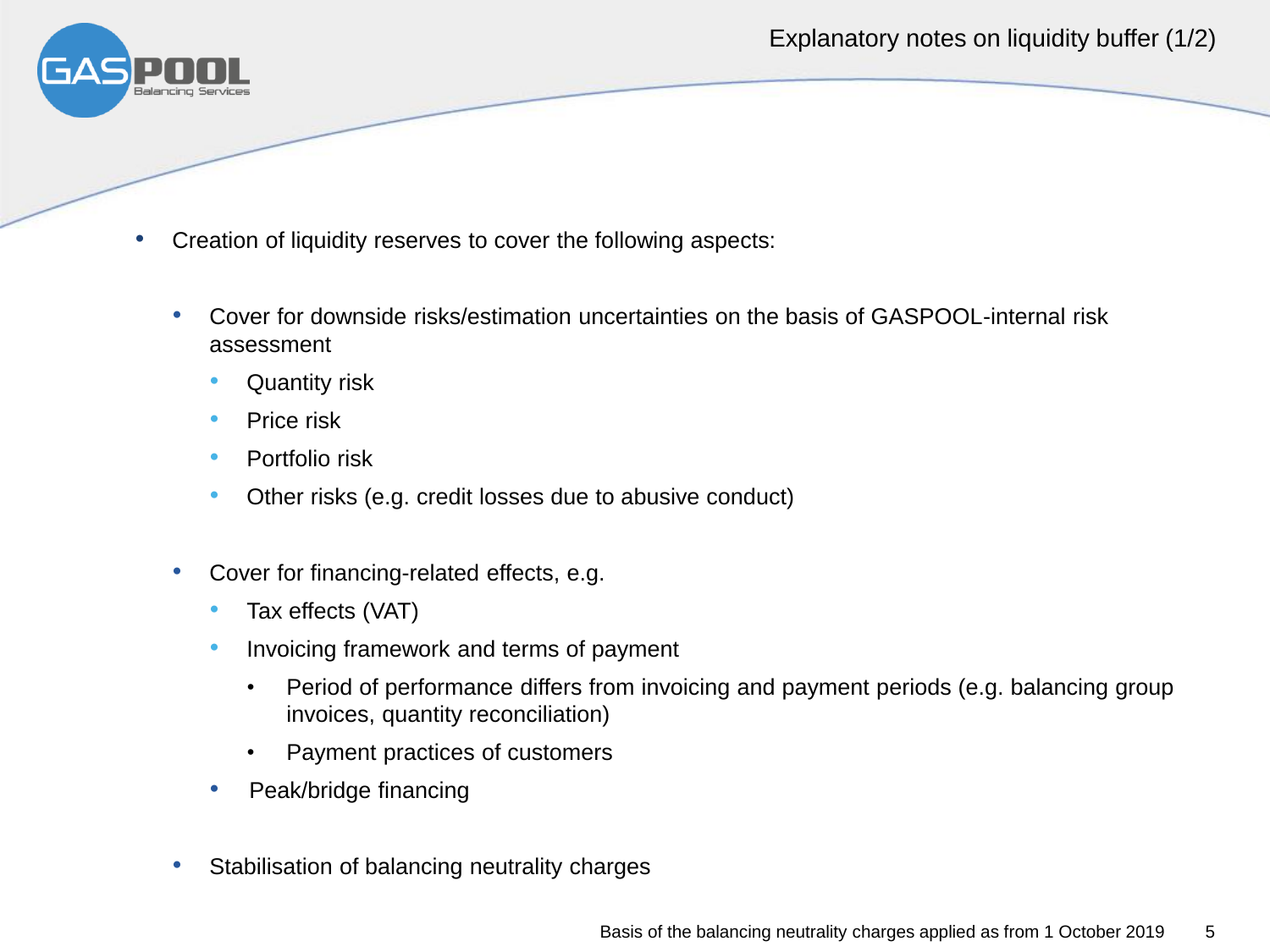

## Explanatory notes on liquidity buffer (2/2)

| <b>Risk/situation</b>                                        | <b>Description</b>                                                                                                                                                                                                                                                                                                                                                                                                                                                                                                                                                                                                                                                               | <b>Relevanc</b><br>e to<br>RLM* | <b>Relevance</b><br>to SLP* |
|--------------------------------------------------------------|----------------------------------------------------------------------------------------------------------------------------------------------------------------------------------------------------------------------------------------------------------------------------------------------------------------------------------------------------------------------------------------------------------------------------------------------------------------------------------------------------------------------------------------------------------------------------------------------------------------------------------------------------------------------------------|---------------------------------|-----------------------------|
| Quantity risk                                                | Quantity risk exists in particular with regard to demand for system balancing volumes, which is exposed to<br>considerable estimation uncertainty regarding level, direction (buy/sell) and supply/demand drivers. For example,<br>an increase in net purchases may result in considerable additional demand for liquidity, which will have to be met<br>directly.<br>Since these quantities are invoiced in arrears within the framework of corresponding energy imbalance quantities<br>and surpluses/deficits (depending on the cause), the liquid funds deployed can only be recovered with considerable<br>delays, especially in the SLP area, and not necessarily in full. | High                            | High                        |
| Price risk                                                   | In carrying out energy balancing actions, GASPOOL is exposed to price risk which, depending on gas quality, merit<br>order rank and market environment, may lead to considerable variances between the prices estimated in the cost<br>and revenue estimate and the prices actually fetched.<br>In addition to the immediate effects that energy balancing actions have on cash flows, there is the risk that these<br>effects cannot be offset in a timely manner or in full in the subsequent corresponding invoices (especially for SLP).                                                                                                                                     | Low                             | Medium                      |
| Reconciliation clearing                                      | Since reconciliation clearing cannot be controlled by the market area manager, there is estimation uncertainty<br>about the amount and timing of the reconciliation by the transmission system operators. This also affects<br>subsequent adjustments to periods already invoiced.                                                                                                                                                                                                                                                                                                                                                                                               | None                            | Low                         |
| Other risks                                                  | There is exposure to other risks for both RLM and SLP. In addition to risks for a possible use of long-term options<br>(unit-based prices) to increase supply security and general risks of late payment, they include credit risks for<br>energy imbalance charges receivable in the area of RLM due to the possibility of future cases of abusive conduct.                                                                                                                                                                                                                                                                                                                     | Medium                          | Low                         |
| Effects of aggregation                                       | The combined occurrence of risks (e.g. both quantity and price risks materialise simultaneously)<br>may lead to higher-order effects that cannot be tracked on the basis of individual risks.                                                                                                                                                                                                                                                                                                                                                                                                                                                                                    | Low                             | Medium                      |
| Financing effects, pre-<br>financing and bridge<br>financing | Even in the base scenario (without risks materialising), there are pre-financing effects because the timing of costs<br>and revenues does not coincide between the performance period (i.e. the period of economic accrual) and the cash<br>flow date. In addition, there may be demand for additional peak/bridge financing, which can no longer be met with<br>other financing tools at times when the liquidity buffer falls sharply.<br>These effects are reflected in an appropriate manner by including them in the liquidity buffer.                                                                                                                                      | High                            | High                        |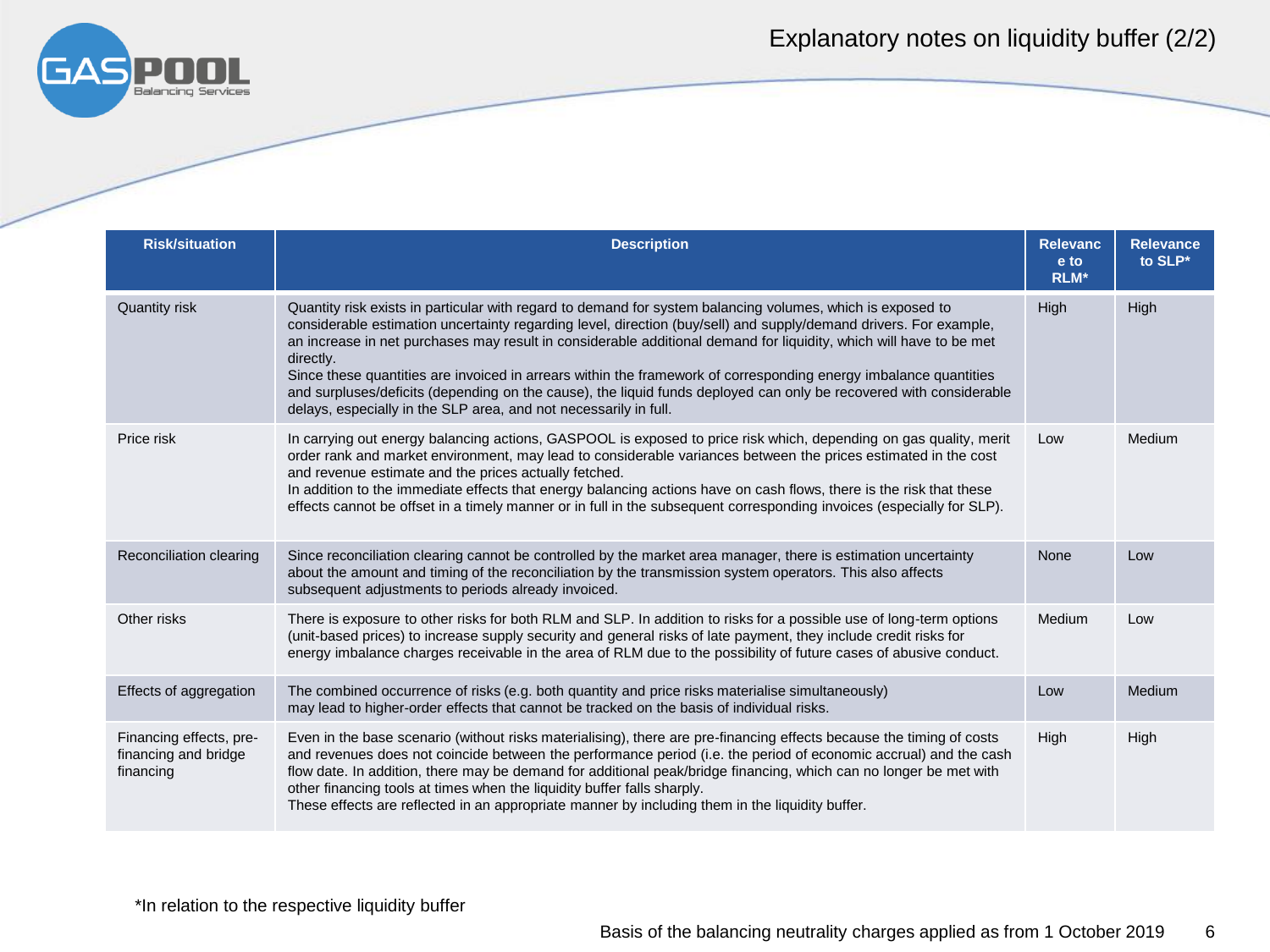Estimation of costs and revenues, determination of charges as from 1 October 2019



- Step 1: Determination of account balances at the end of the charging period to be planned based on estimated costs and revenues
- Step 2: Taking account of the liquidity buffer required to determine
	- surpluses (positive remaining account balance)
	- deficits (negative remaining account balance)
- Step 3 in case of deficits (as is the case here): Determination of the charges required to cover the deficits on the basis of estimated gas quantities attributable to each account

| Estimate for 2019/2020 neutrality accounting period                | <b>RLM</b> | <b>SLP</b> |
|--------------------------------------------------------------------|------------|------------|
| Estimated balance of balancing account as at 1 October 2019 in EUR | 118.9      | 361.1      |
| Estimated balance of revenues and costs for GY 2019/2020 in EUR    | $-19.8$    | $-39.3$    |
| Estimated balance of balancing account as at 30 September 2020 in  | $ -99.1$   | 321.8      |

| Required liquidity buffer in EUR million                                            | 103.3 | 367.2 |
|-------------------------------------------------------------------------------------|-------|-------|
| Estimated balance of balancing account including required liquidity in $\vert$ -4.2 |       | -45.4 |
| <b>EUR</b> million                                                                  |       |       |

| Estimated gas quantities attributable to each account in MWh million 282.3 |       | 156.6 |
|----------------------------------------------------------------------------|-------|-------|
| <b>Resulting charge in EUR/MWh</b>                                         | 0.015 | 0.29  |